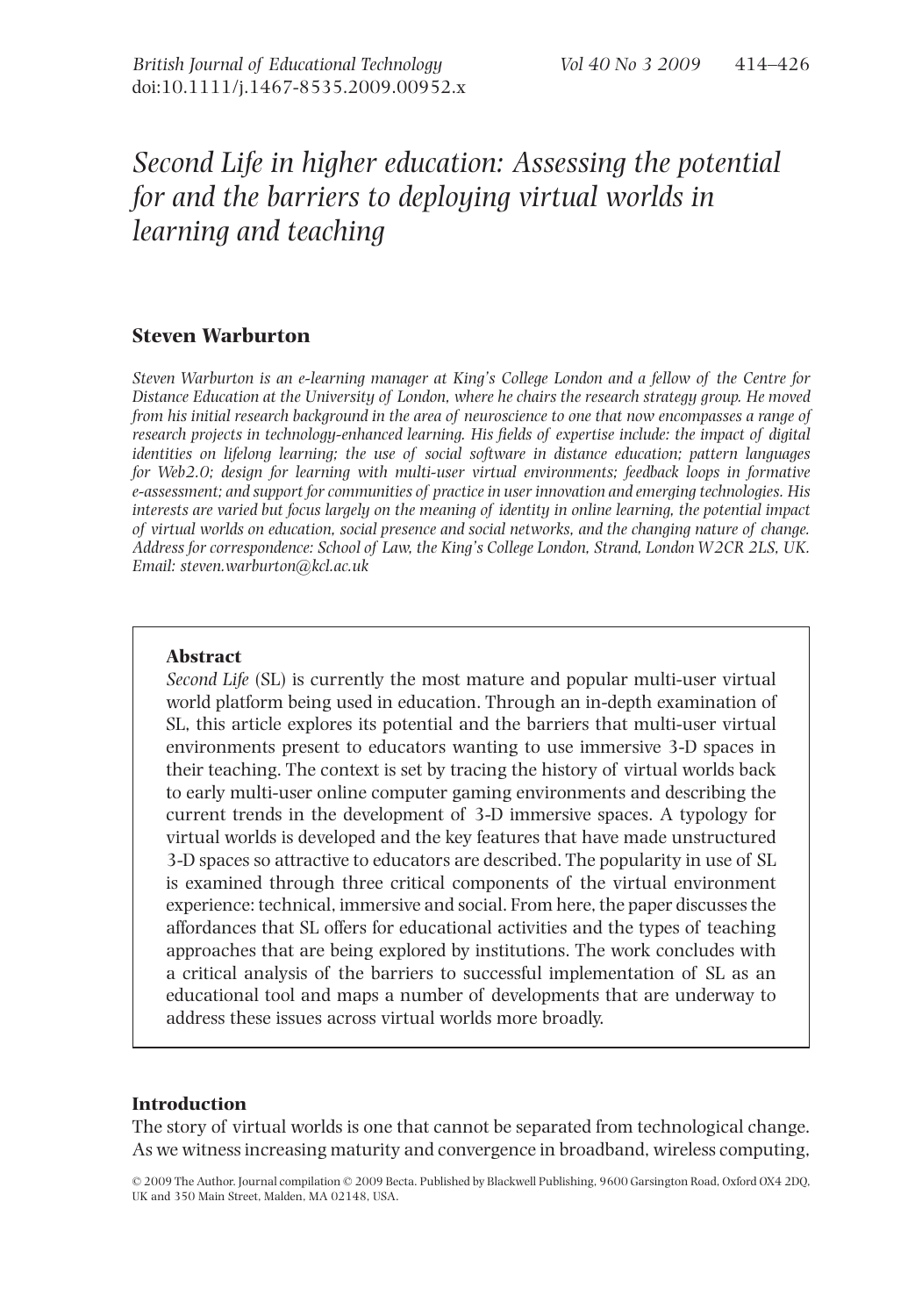video and audio technologies, we see virtual immersive environments becoming more practical and useable. In this article, I review the present socio-technical environment of virtual worlds, and draw on an analysis of *Second Life* (SL) to outline the potential for and the barriers to successful implementation of 3-D immersive spaces in education.

Virtual worlds have existed in some form since the early 1980s, but their absolute definition remains contested. This reflects the general nature of a term that draws on multiple writings of the virtual and the difficulties in attempting to fix descriptions in an area that is undergoing persistent technological development. The numerous contextual descriptions that have appeared, from the perspectives of writers, academics, industry professionals and the media, have further complicated agreement on a common understanding of virtual worlds. Bell (2008) has approached this problem by suggesting a combined definition based on the work of Bartle (2004), Castronova (2004) and Koster (2004), drawing the work together using key terms that relate to: synchronicity, persistence, network of people, avatar representation and facilitation of the experience by networked computers. But perhaps the most satisfying and simplest insight comes from Schroeder (1996, 2008) who has consistently argued that virtual environments and virtual reality technologies should be defined as:

A computer-generated display that allows or compels the user (or users) to have a sense of being present in an environment other than the one they are actually in, and to interact with that environment (Schroeder, 1996, p. 25)

In other words, a virtual world provides an experience set within a technological environment that gives the user a strong sense of being there.

The multi-user virtual environments (MUVEs) of today share common features that reflect their roots in the gaming worlds of multi-user dungeons and massively multiplayer online games (MMOs), made more popular in recent times through titles such as *NeverWinter Nights* and *World of Warcraft*, both based on the *Dungeons and Dragons* genre of role-playing game. Virtual worlds may appear in different forms yet they possess a number of recurrent features that include:

- persistence of the in-world environment
- a shared space allowing multiple users to participate simultaneously
- virtual embodiment in the form of an avatar (a personisable 3-D representation of the self)
- interactions that occur between users and objects in a 3-D environment
- an immediacy of action such that interactions occur in real time
- similarities to the real world such as topography, movement and physics that provide the illusion of being there.

(Smart, Cascio & Paffendof, 2007)

These are features compelling enough to attract more than 300 million registered users to spend part of their time within commercial social and gaming virtual worlds (Hays, 2008).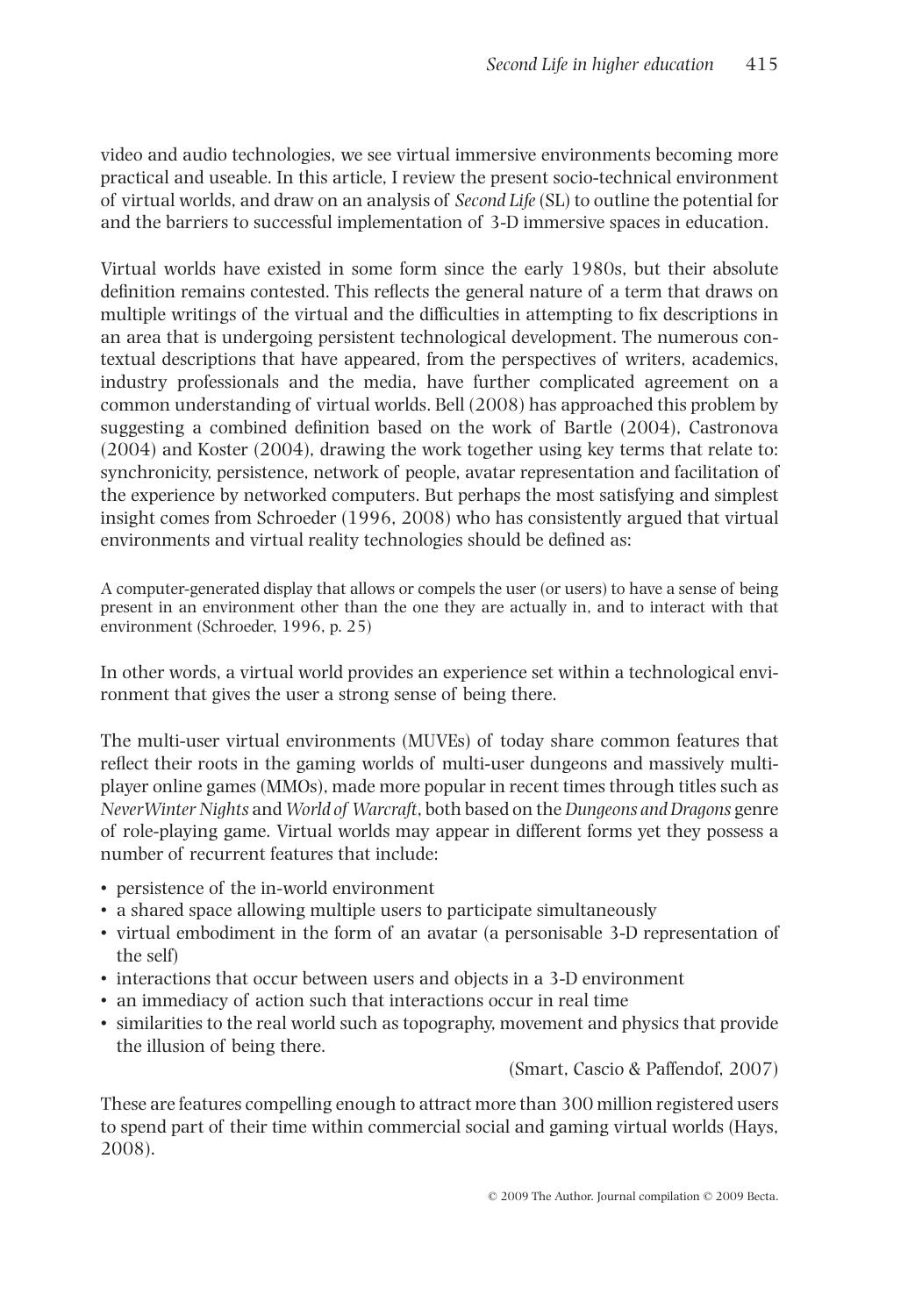#### **From MMOs and MUVEs to SL**

What marks a significant difference between MUVEs and MMOs is the lack of a predetermined narrative or plot-driven storyline. In the worlds exemplified by SL, there is no natural purpose unless one is created or built. Here, social interaction exists not as a precursor to goal-oriented action but rather, it occurs within an open-ended system that offers a number of freedoms to the player, such as: the creation and ownership of objects; the creation of interpersonal networks; and monetary transactions that occur within a tangible economic structure (Castronova, 2004; Ludlow & Wallace, 2007). It is primarily this open-endedness, combined with the ability to create content and shape the virtual environment in an almost infinite number of ways, which has attracted educators to the possibilities afforded by immersive 3-D spaces.

# **A typology of virtual worlds**

Within the broad panorama of virtual environments, we can find offerings from both open source projects and proprietary vendors. These include the worlds of *OpenSim*, *Croquet Consortium*, *ActiveWorlds*, *Project Wonderland*, *There*, *Olive* and *Twinity*. We can identify a number of approaches to platform development and delivery each defined by their perceived target audience. For example, *Olive* specifically markets itself towards large institutions and enterprise-level productivity. MUVEs, therefore, can be categorised in a number of ways. In the typology shown in Table 1, a number of extant 3-D virtual worlds are grouped by their narrative approach and 3-D representational system.

There are several alternative categorisations that have been suggested. Messinger, Stroulia and Lyons (2008) builds their typology on Porter's (2004) original typology of virtual communities where the five key elements of purpose, place, platform, population and profit models are identified. Messenger uses this alternative typology productively to help identify the historic antecedents of virtual worlds, their future applications and topics for future research. What both these typologies demonstrate is that there is a range of virtual worlds, which offer distinctly different settings in which to site educational interventions. Within the typology outlined in Table 1, concrete educational activity can be identified in all four of the virtual world categories listed. The boundaries between these categories are soft and reflect the flexibility of some virtual worlds to provide more than one form of use. This is particularly true of SL, and has contributed to this platform's high profile in comparison to other contemporary MUVEs. Although often defined as a 3-D social networking space, SL also supports role-playing game communities and some degree of cooperative workflow through the in-world tools and devices that have been built by residents.

### **SL as the platform of choice for education**

SL represents the most mature of the social virtual world platforms, and the high usage figures compared with other competing platforms reflects this dominance within the educational world. The regular Eduserv virtual worlds survey conducted among UK tertiary educators has identified SL as the most popular educational MUVE: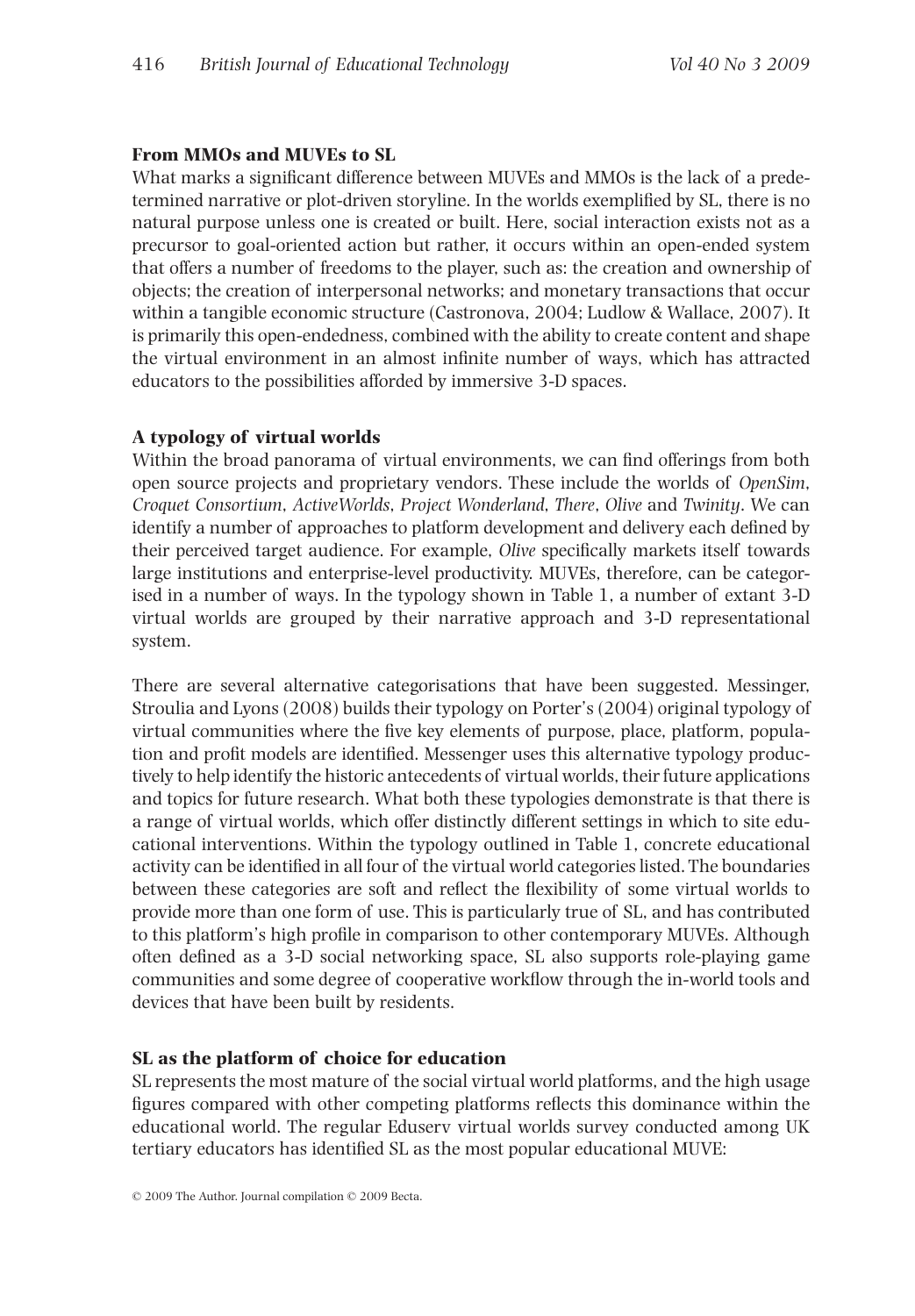|                                                                                         | Table 1: A typology of 3-D virtual worlds (adapted from McKeown, 2007)                                     |                                                   |                                                            |
|-----------------------------------------------------------------------------------------|------------------------------------------------------------------------------------------------------------|---------------------------------------------------|------------------------------------------------------------|
| Flexible narrative                                                                      | Social world                                                                                               | Simulation                                        | Workspace                                                  |
| serious<br>Games (MMPORGs) and<br>games                                                 | rooms and virtual world<br>Social platforms, 3-D chat<br>generators                                        | Simulations or reflections of<br>the 'real'       | 3-D realisation of CSCWs                                   |
| NeverWinter Nights<br>World of Warcraft<br>Ardcalloch                                   | Habbo Hotel<br>Second Life<br><b>Metaplace</b>                                                             | NetworkGoogle Earth<br>Distributed Observer       | Project Wonderland<br>Open Croquet<br><b>Olive</b>         |
| Rivercity project                                                                       | <b>Sims Online</b><br>vSide                                                                                |                                                   |                                                            |
| The world is a setting in which<br>your story or narrative                              | The world may have elements<br>of both a fictional and                                                     | representation of the<br>The world is a close     | The world provides a virtual<br>workplace setting for      |
| constraints of the rules and<br>unfolds within the                                      | primarily as a place for social<br>physical world and exists                                               | physical world and governed<br>by the same rules. | often includes the necessary<br>collaborative activity and |
| You are a character in a role<br>goals set by the designers.<br>with a defined purpose. | You are an extension of<br>interactions to occur.                                                          | You are yourself.                                 | You are yourself.<br>tools.                                |
|                                                                                         | yourself.                                                                                                  |                                                   |                                                            |
|                                                                                         | CSCW, computer-supported collaborative workspace: MMPORG, massively multi-player online role-playing game. |                                                   |                                                            |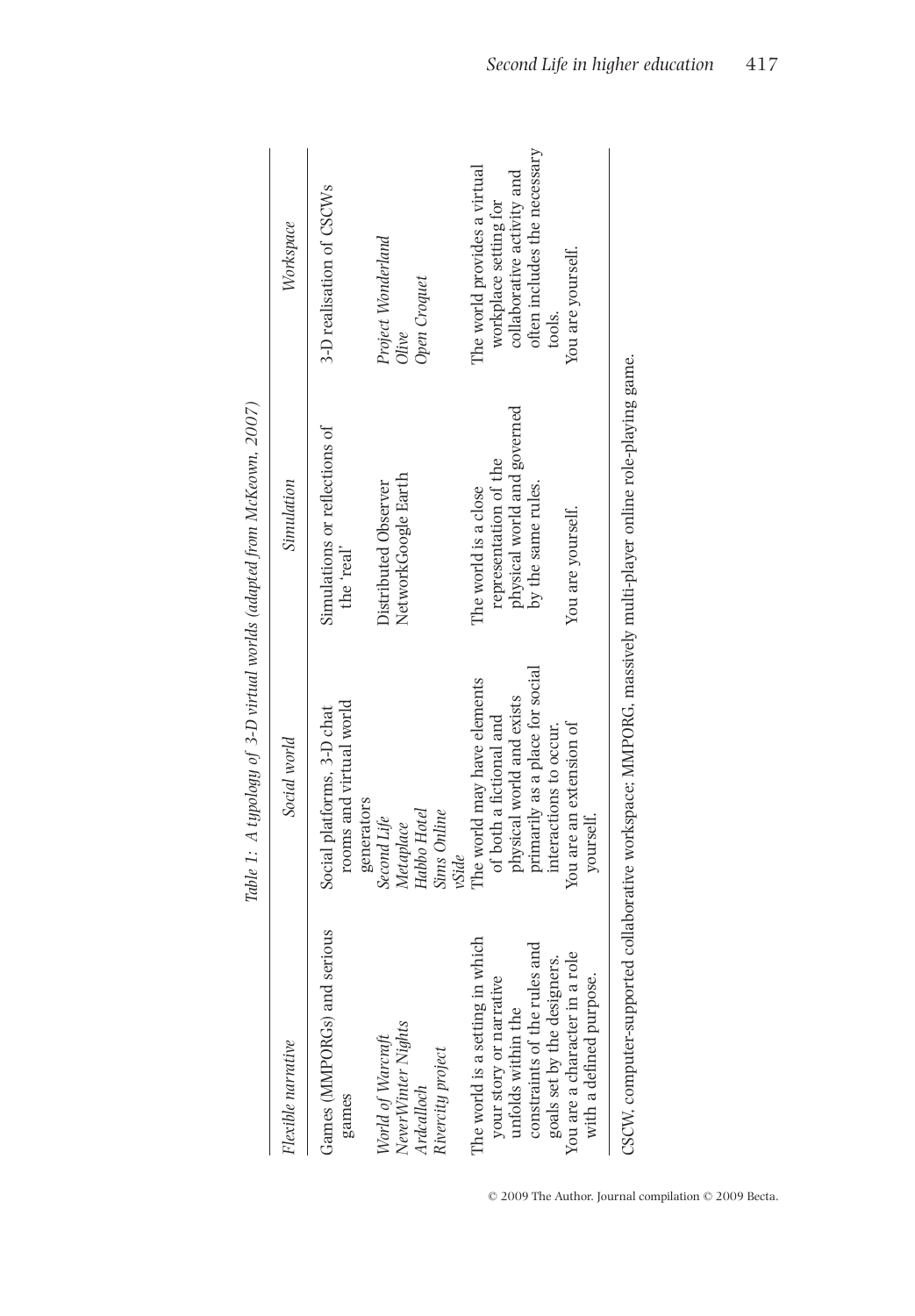Taking into account institutions who haven't responded but where there is reasonable evidence of SL activity, and institutions who are developing in SL but not in a public way, then a figure of roughly three quarters of UK universities are estimated to be actively developing or using Second Life (Kirriemuir, 2008, p. 58).

This represents a substantial increase when compared with the figures reported for July 2007 where around 40 plus UK universities and colleges (less that a quarter of the total) were listed as having a building, land or island on the grid (Kirriemuir, 2007). The report does acknowledge that other environments such as *OpenSim* are being investigated. But it is the relatively low cost of entry, the ability to create complex objects and environments, combined with the sophistication of its graphics and the rich immersive experience, that are identified as establishing SL as the most attractive proposition for educators.

#### **Components of the SL experience**

Three components of SL are explored in more detail: the technical infrastructure, immersion and socialisation. These comprise major elements of the type and quality of experience that SL offers. They also represent dimensions that are essential in understanding its potential and the barriers to using virtual worlds in educational settings.

#### *Technical infrastructure*

The underlying architecture of SL is built on a client-server model. The graphical user interface runs locally while the 3-D virtualisation is provided partly by the Havok physics code running on servers owned by Linden Lab. The visual experience is rendered in real time, unlike other gaming engines where objects such as monsters and weapons are stored locally. This working approach is one that facilitates an unprecedented openness in terms of user-content creation. On the downside, it places undue stress on the graphic capabilities and bandwidth at the user end. Often, this compromises critical components of the end-user experience, particularly the frame rate, the key to creating the illusion of smooth and uninterrupted interaction. This can lead to one of the most negative in-world effects, that of 'lag'—where heavy loads caused by too many objects in a single location slow the experience to one which can feel jerky, unstable and frustrating. In addition, the evolutionary process of system updates and patches often compounds frailties that stem from scalability and resilience issues across the platform in general, such that down time and the burden of installing new client releases at regular intervals. As educators, often working with limited resources, these are issues that form a major barrier to more widespread use and are discussed later in this paper.

These technical issues do raise questions as to the viability of using virtual worlds for large-scale educational projects, yet we can identify emerging technical developments aimed at increasing the porous nature of what were once relatively closed systems. We are now witnessing the opening up of application programming interfaces, allowing interactions between third-party developers and proprietary systems. The multimedia capabilities of these are now increasing and include the ability to stream video, sound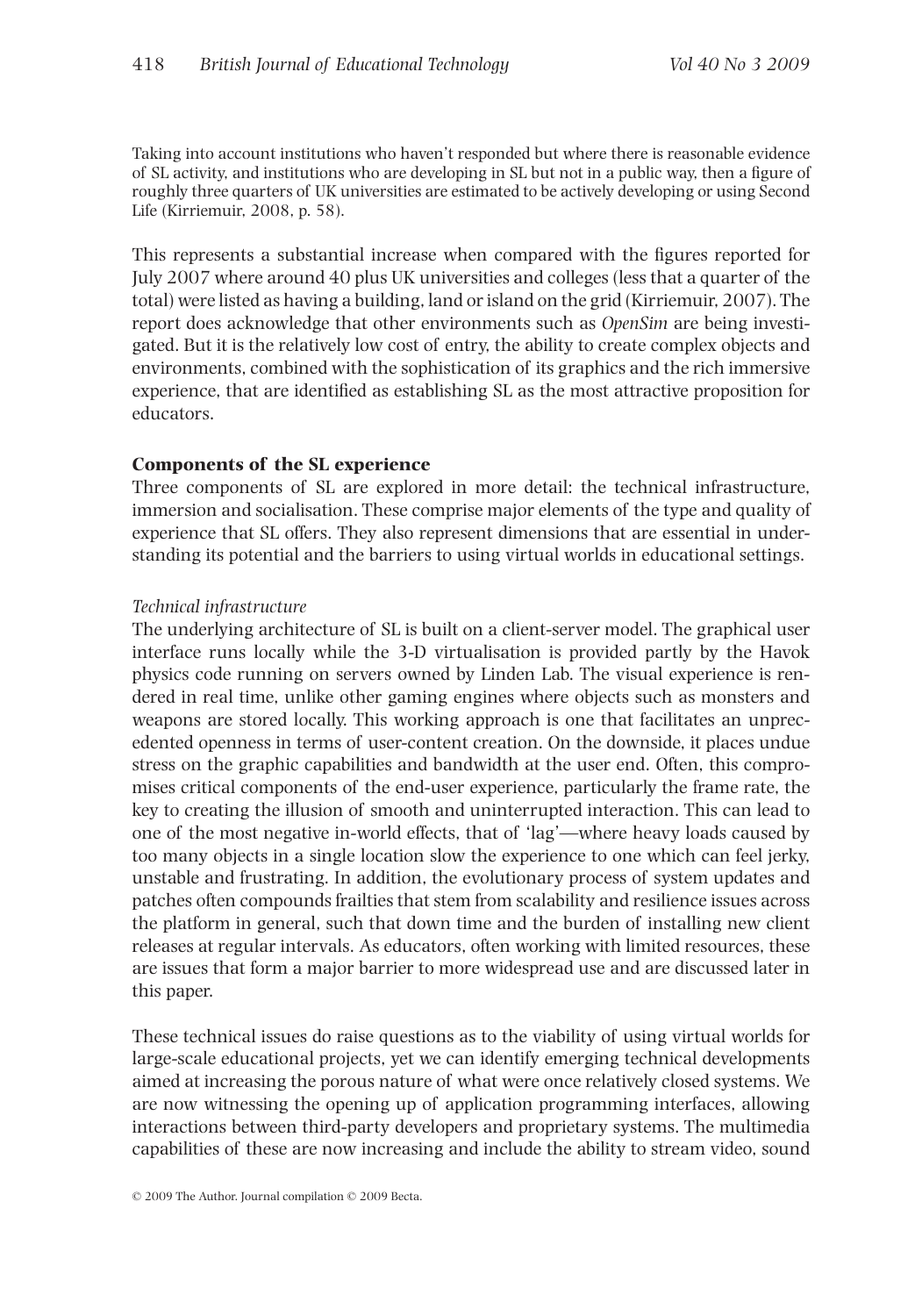and web content to specific in-world parcels or locations. With the introduction of audio, avatars can now benefit from spatialised sound that responds by changing in volume as the distance from the source increases or deceases. These advances have been matched by more simplified methods for importing external content and offer attractive incentives to educators seeking to build rich learning and teaching activities inside virtual worlds.

The tools and processes available in SL for creating artefacts are sophisticated and do not differ substantially when compared with the processes for creating electronic objects in computer-based application development. A basic vocabulary of shapes, from cubes to cylinders, forms the simple building blocks that can be moulded and interconnected into more complex 3-D objects. Interaction between elements can be achieved through the use of embedded scripts, and in this sense, the design and development processes resonate more with games design than traditional computer programming. To work collaboratively and effectively, any major build requires techniques to standardise naming procedures, ownership and version control, and semi-formal development methods are essential to achieving useable outputs, helping to rationalise what can be a significant investment in time and labour (Salt, Atkins & Blackall, 2008).

#### *Immersion and co-presence*

The presence layers elaborated in Figure 1 and the visual and physical realism that SL adds to the virtual space combine to produce a profoundly immersive experience—one that conveys a feeling of being there and a strong sense of co-presence when other avatars are present.Yee, Bailenson, Urbanek, Chang and Merget (2007) have studied the social norms and behaviours of avatars inside SL, focusing on the persistence of nonverbal elements and their relevance in establishing virtual worlds as a place for research in the social sciences and clinical behaviour. They reported a strong correlation to real-world findings of fluctuations in interpersonal distance and mutual gaze, suggesting that avatars behaved very much like their real-world counterparts. When repositioned in an educational context, co-presence can be related to the concept of student and teacher presence, central elements in Garrison and Anderson's (2003) community of inquiry model (COI). In the COI model, the abilities of both student and teacher to project themselves into the learning space are key elements to successful learning transactions. These findings suggest that the immersive nature of the virtual world, crossing physical, social and cultural dimensions, can provide a compelling educational experience, particularly in relation to simulation and role-playing activities.

#### *Socialisation and social objects*

Social acts and socialisation drive the use of SL and are supported by multiple communication channels, viewable avatar profiles and the intricately built architecture and objects. In-world sociality is visible in the bonds that form within virtual communities and the subcultures that develop in-world. When viewed through Engeström's (2005) conceptualisation of an 'object-driven sociality', the rich landscape of objects and people can explain why virtual spaces such as SL are so successful. It is the relationship between people and objects, and the importance of shared interest through social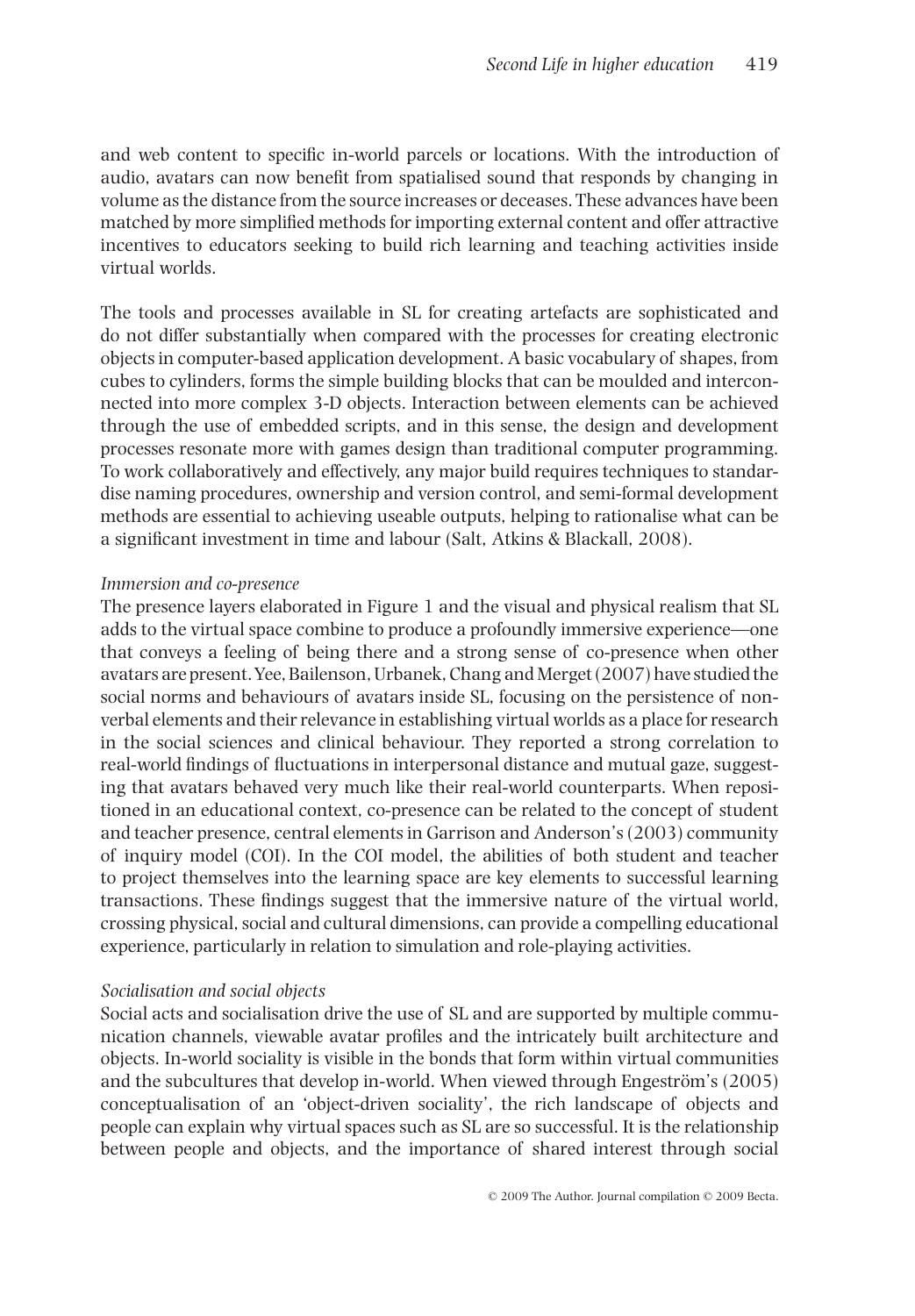

*Figure 1: Presence\* layers in Second Life (SL). \*Presence, according to Yee et al (2007), measures how real one believes a mediated environment is, in terms of non-verbal behaviours (Garau, Slater, Bee & Sasse, 2001), physiological responses (Slater, Usoh & Steed, 1994) and other measures. In the diagram, three separate presence layers are identified for SL. The physical presence layer is composed of a visual element, where avatars can see each other through the default camera point of view (POV)—the main window on the 3-D setting—and a geographic element, where the location of other avatars in-world can be tracked using the in-world 2-D maps. Physical proximity also allows avatars in-world to see physical gestures, poses and animations. The communication layer offers several channels for interaction from synchronous voice and instant messaging (IM) to asynchronous mechanisms, such as an in-world group notification system and the connection of IM to an email account. The status layer provides minimal information about in-world presence indicating when avatars are logged into SL*

objects, that create the conditions under which these social spaces work. Without these objects, there would be little conversation with which to sustain life in the virtual world.

Stutzman (2007, p. 1), in a development of Engeström's ideas, makes a distinction between object-centric and egocentric networks:

An egocentric social network places the individual as the core of the network experience (Orkut, Facebook, LinkedIn, Friendster) while the object-centric network places a non-ego element at the center of the network. Examples of object-centric networks include Flickr (social object: photograph), Dopplr (social object: travel instance), del.icio.us (social object: hyperlink) and Digg (social object: news item).

SL combines both aspects to some degree. Ultimately, what the residents of SL and other virtual worlds do so well is provide a reason (we can call them social objects) around which people can connect together and want to continue those connections.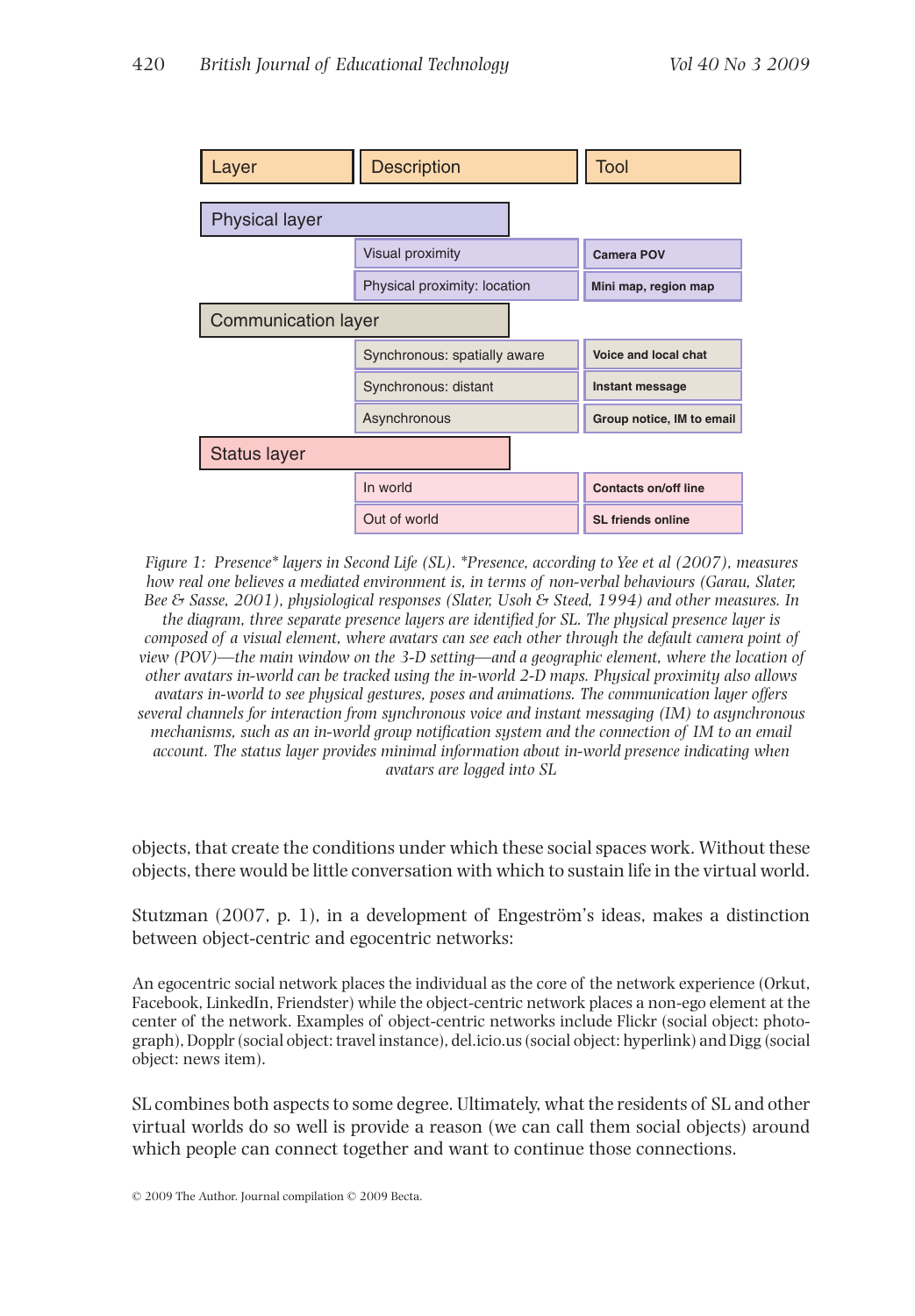### **Affordances of SL for education**

Peachey (2007) has remarked that as computer games have become more visually dynamic, stimulating and collaborative, they have become of increasing interest to educators. And now, studies from the research community have started to explore the particular affordances (Norman, 1988) of the established environments such as SL and *World of Warcraft*. A review of work carried out on MUVEs and in particular SL (Warburton and Perez-Garcia, 2009) identifies where components of the SL experience can facilitate innovations in pedagogy, through:

- **Extended or rich interactions:** opportunities for social interaction between individuals and communities, human–object interaction and also intelligent interaction between artefacts
- **Visualisation** and **contextualisation:** the production and reproduction of inaccessible content that may be historically lost, too distant, too costly, imaginary, futuristic or impossible to see by the human eye
- Exposure to **authentic content and culture**
- Individual and collective **identity play**
- **Immersion** in a 3-D environment where the augmented sense of presence, through virtual embodiment in the form of an avatar and extensive modes of communication, can impact on the affective, empathic and motivational aspects of the experience
- **Simulation:** reproduction of contexts that can be too costly to reproduce in real life with the advantages that some physical constraints can be overcome
- **Community presence:** promoting a sense of belonging and purpose that coheres around groups, subcultures and geography
- **Content production:** opportunities for creation and ownership of the learning environment and objects within it that are both individual and owned.

In a complementary list, Kay and Fitzgerald (2008) have developed a set of categories that they believe represent the current educational activities of SL:

- self-paced tutorials;
- displays and exhibits;
- immersive exhibits:
- role plays and simulations:
- data visualisations and simulations;
- historical recreations and re-enactments;
- living and immersive archaeology;
- machinima construction;
- treasure hunts and quests;
- language and cultural immersion;
- creative writing.

These can be mapped against the affordances to provide a rich picture of support for both distance and flexible education. In concrete terms, these have been deployed within a number of disciplines to create educational opportunities that have explored both formal and informal learning approaches that include: role play and performative learning; experiential learning; cooperative learning; and game-based learning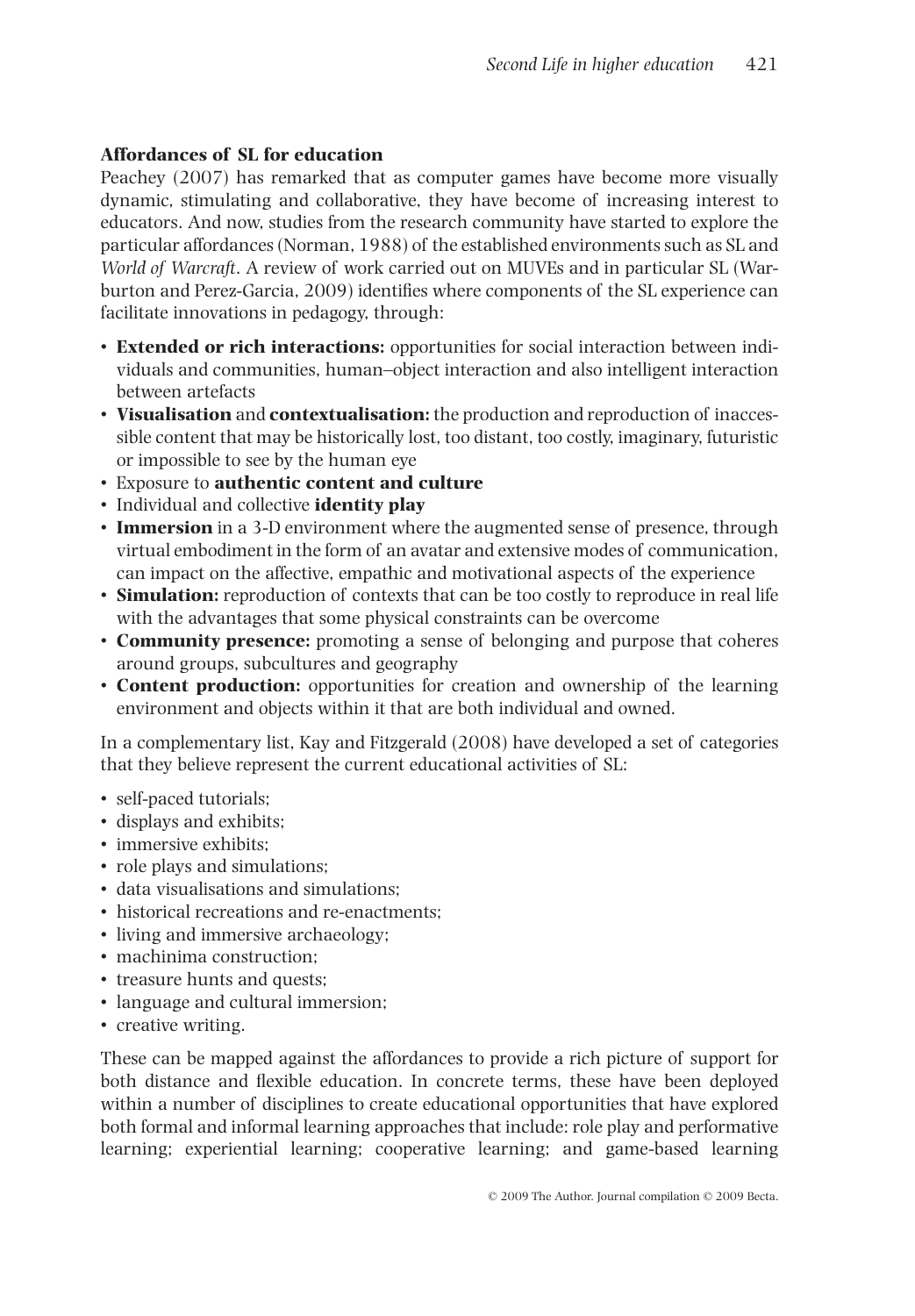(Warburton, 2008b). The PREVIEW project has used problem-based learning to address key issues in teaching clinical management (Savin-Baden, 2008). By taking advantage of the creative role-playing opportunities that SL affords, the project has produced a number of collaborative problem-based scenarios for students to learn how to deal with paramedic emergencies.

# **Barriers versus potential in the use of SL**

The complexity of immersive environments spans a range of technical and social intricacies, and presents a particular set of problems to educators and developers seeking to situate educational activities in a virtual space. The affordances identified have been exploited in a number of ways as noted in the list from Kay and Fitzgerald (2008). Yet creating effective learning scenarios within SL is not without problems. These can be as basic as the competencies required by students to engage with the tutor—as one exasperated tutor comments on the popular *Second Life* Educators (SLED) list when trying to use audio in-world:

... teaching with voice can be such a pain. There's always someone who has a problem. Used to be that the problem was related to SL, but more and more, it's just that they [students] don't know how to adjust their settings. I finally sat down and made up a class handout with screenshots that I hope will make my teaching easier in the future.

A survey of newsgroups, blog posts and the extant literature reveals eight broad categories under which reported issues in relation to the use of SL can be grouped (Warburton, 2008a, c; Warburton & Perez-Garcia, 2009):

- 1. **Technical:** These span machine-related client-side issues of bandwidth, hardware and firewalls to the server-side issues of down time and lag to human or use-related issues that include managing the client interface and developing basic in-world competences such as navigation, creating objects, manipulating one's avatar and developing a visual 3-D grammar. These issues can act in combination and impact differently on different users such that the in-world experience is not consistent for all participants.
- 2. **Identity:** The fluidity and playfulness inherent in SL identity construction can be disconcerting and confusing. Building social relations can be problematic and fraught when identities are never fixed and the freedom to play with identity and manage reputation can become an issue of concern, and accountability for actions becomes displaced.
- 3. **Culture:** SL can be an isolating experience. Communities are not always easy to find and can be demanding to participate in, and the lack of in-world persistence (see 8 below) deters casual use. SL has its own set of codes, norms and etiquette (Meadows, 2008), and reading these is not straightforward. SL can feel destabilising and outside the 'safety zone'—a place of no limits, no boundaries and no restrictions on behaviour.
- 4. **Collaboration:** Cooperation and co-construction need to be scaffolded, and building trust and authenticity are critical factors for successful group activities. Enabling effective dialogue requires considered use of the available in-world presence layers,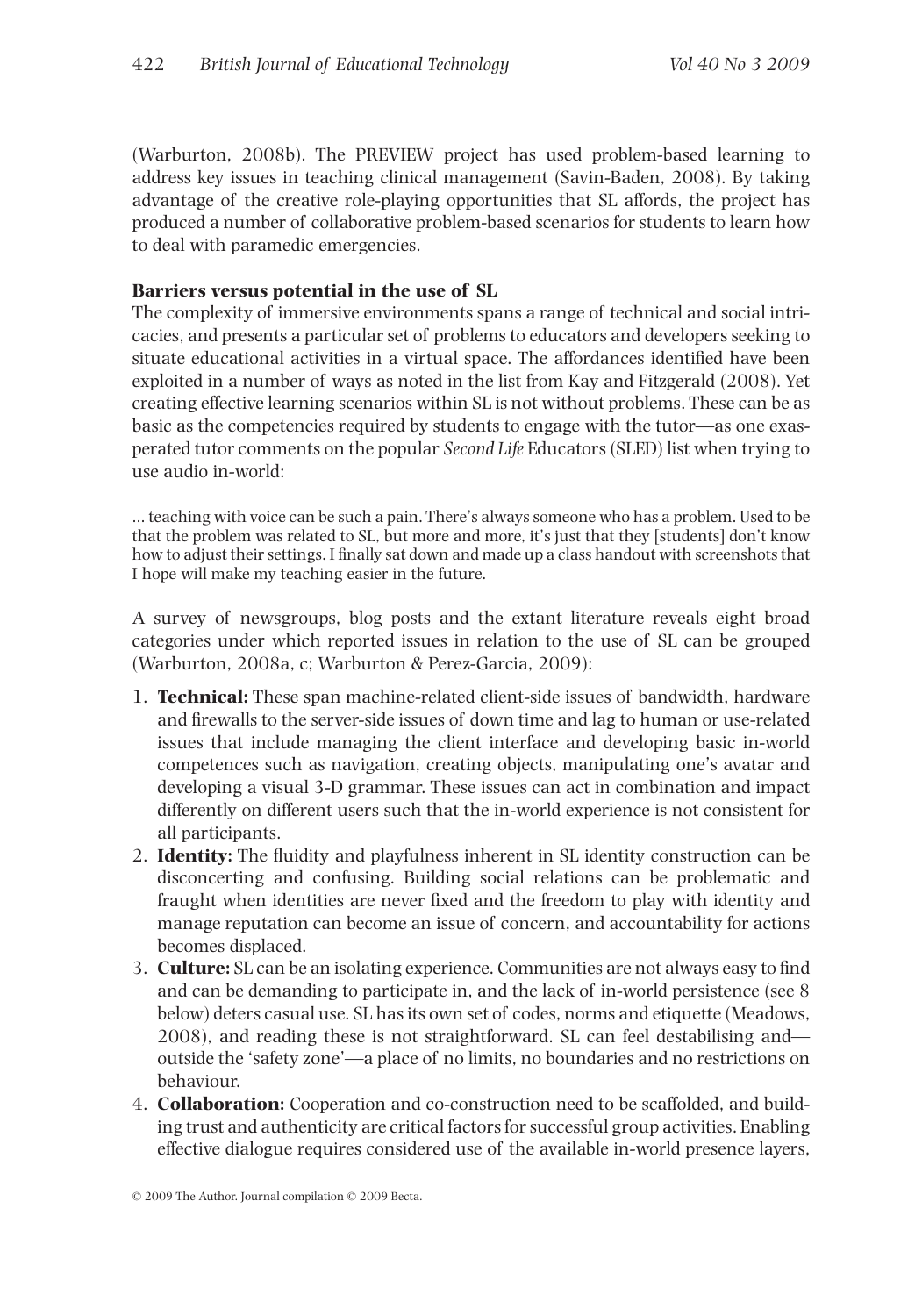and the minimal social networking tools mean that external services such as wikis, blogs or a virtual learning environment (VLE) are often needed to support the interactions between avatars.

- 5. **Time:** Even simple things can take a long time. Designing, validating and running teaching activities requires time to address issues such as intellectual property rights, object permissions and accessibility. The design, implementation and practice overheads in SL often require educators to develop multiple skills to deal with them.
- 6. **Economic:**The economic models differ across platforms depending on whether they are hosted locally or outsourced, whether the code base is open or proprietary, and whether they use a subscription, owned or similar business model. For SL, the game engine is hosted by Linden Labs on their servers, while the client used to access the world is open source and freely downloadable. A basic account is free but anything beyond simply being present in-world costs money: buying land to create teaching spaces; uploading images and textures; and purchasing useful in-world tools, employing building and scripting expertise.
- 7. **Standards:** The current lack of open standards and interoperability between virtual world platforms potentially locks any investment, both time and economic, inside a single non-transferable setting. Standardisation remains a major problem for developers who want to integrate other technologies and resources into their creations to enhance the in-world experience.
- 8. **Scaffolding persistence and social discovery:** The in-world profiles associated with each avatar provide a limited mechanism for the social discovery of others, unlike egocentric social networking services such as Facebook and LinkedIn. Various details describing 'First Life' and 'Second Life' activities can be entered but the visibility of a friend's social network is hidden—each avatar remains trapped at the centre of its own community. The virtual world itself is persistent, but persistence for avatars only exists when they are in-world. A number of web-based services have now appeared to bridge the connection between in- and out-of-world and augment the possibilities for social discovery and scaffold avatar persistence. In particular, Flickr photo sharing groups are used to support avatar constructions and flesh out identity. These external websites and social services form an important dimension in the mediated process of relationship formation and sustain synchronous in-world activities beyond the virtual world.

#### **Discussion**

The technical, immersive and social affordances of MUVEs like SL offer many new potentialities for educators, yet these must be weighed against the barriers to managing a new technological environment. Despite the high level of activity in the area (the SLED list has a membership figure of over 5000), clear guidelines for practice remain difficult to find. In terms of education, SL dominates the virtual world landscape, and the healthy subscription figures suggest that its use will continue into the future. The likelihood that other virtual worlds will eventually come to challenge the dominance of SL seems high. Figures from KZero (KZero 2008a, b), a group analysing market trends in virtual world usage, already identify over 90 virtual environments as either live or in development.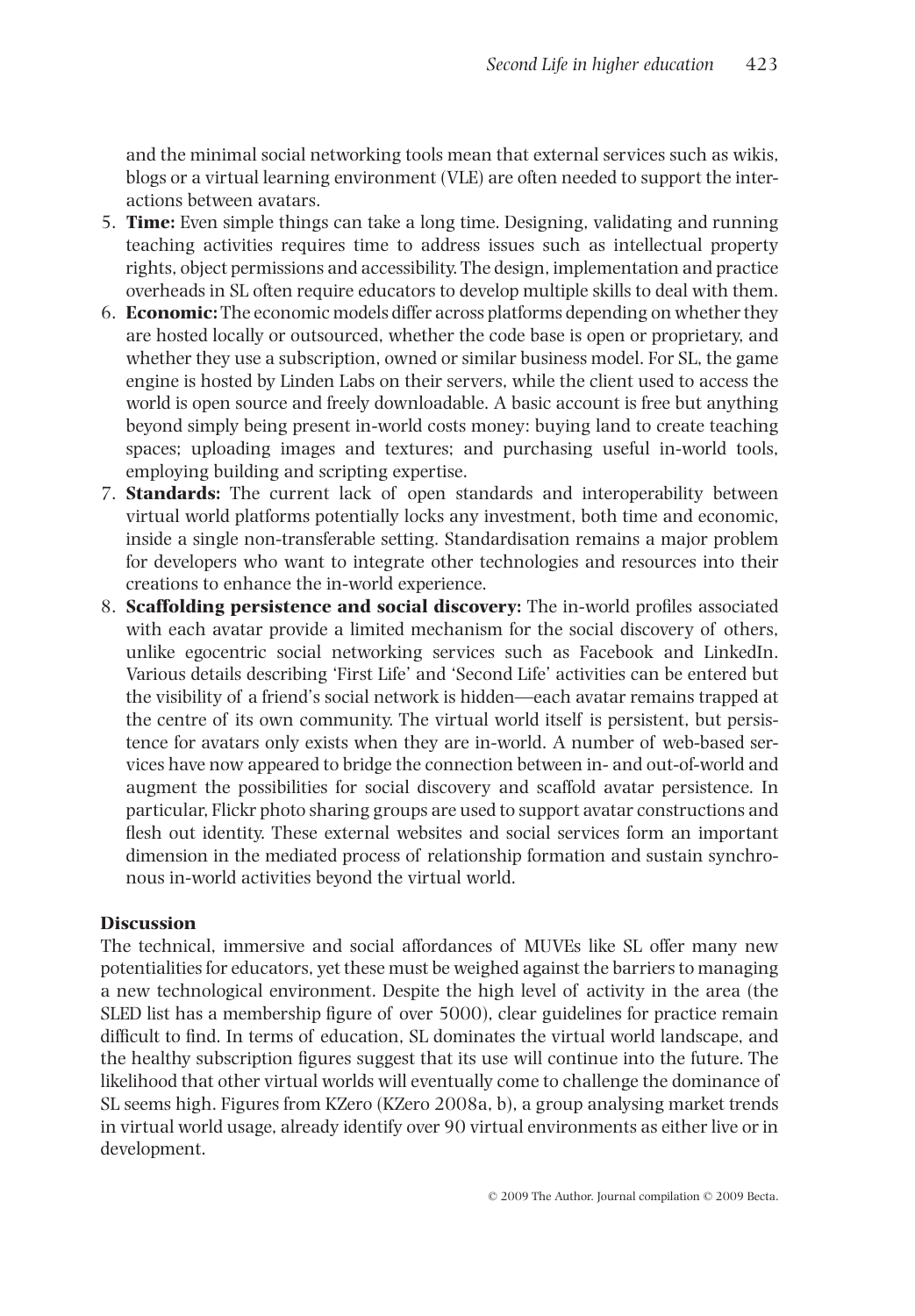Judging the best approach to deploying virtual worlds in an educational context is not straightforward and is further complicated by a recurring trend of rapid prototyping towards stable platform releases. Surveying the development themes across MUVEs reveals a range of initiatives that are starting to address perceived weaknesses and promise advances in usability and applicability that will strengthen their use within mainstream education:

- Experimentation with open-source viewers has led to a proliferation of new SL browsers such as *OnRez* and *AjaxLife*. These new clients, some providing a web-based interface, offer new possibilities for personalisation and portability at the user end.
- Consensus is being reached over the need for open standards, open specifications and a drive towards interoperability that will allow bridging between 2-D and 3-D domains (Livingstone, Kemp & Edgar, 2008; Sun Services White Paper, 2008).
- New initiatives are appearing in the area of portable identities. These efforts would effectively free avatars to roam from virtual world to virtual world maintaining their identity and assets across multiple platforms.
- Increasing levels of granularity in the types of virtual worlds being described are apparent. The acronym MMOLE (massively multi-user online learning environment) is being used to describe the 3-D equivalent of a VLE such as *Blackboard*, and *Intraverse* (Kish, 2007) represents a closed internal 3-D workspace that is conceptually derived from web-based intranets. MUVE developers are becoming more user-aware and establishing niche markets based on perceived needs, and virtual world creation tools such as *Metaplace* are marking a new trend. These offer the potential of targeted worlds for specific educational requirements, for example, where physically accurate simulations may be required for experiments that are too costly or dangerous to run in the real world.
- New peer-to-peer architectures are being developed that allow devolved ownership and connection to a wider mesh or grid to link personal virtual spaces, for example, the *OpenLife* project based on the reverse-engineered SL clone *OpenSim*.
- A number of projects are also exploring the use of haptic devices to mediate interactions with virtual worlds. These devices, sensitive to force feedback, aim to provide a richer immersive experience.

# **Conclusions**

The current state of play in MUVEs is one that is dynamic and volatile, and the future development roadmap cuts across technical, cultural and business considerations. This is set against a backdrop of large-scale changes in the audience profile, marked by increasing levels of connectivity, bandwidth and disposable personal time (Smart *et al*, 2007). The assessment of SL affordances and barriers demonstrates that virtual worlds are attractive spaces for education, yet they present particular design challenges to educators. As Herbert Simon succinctly said:

Everyone designs who devises courses of action aimed at changing existing situations into desired ones. (Simon, 1969, p. 129)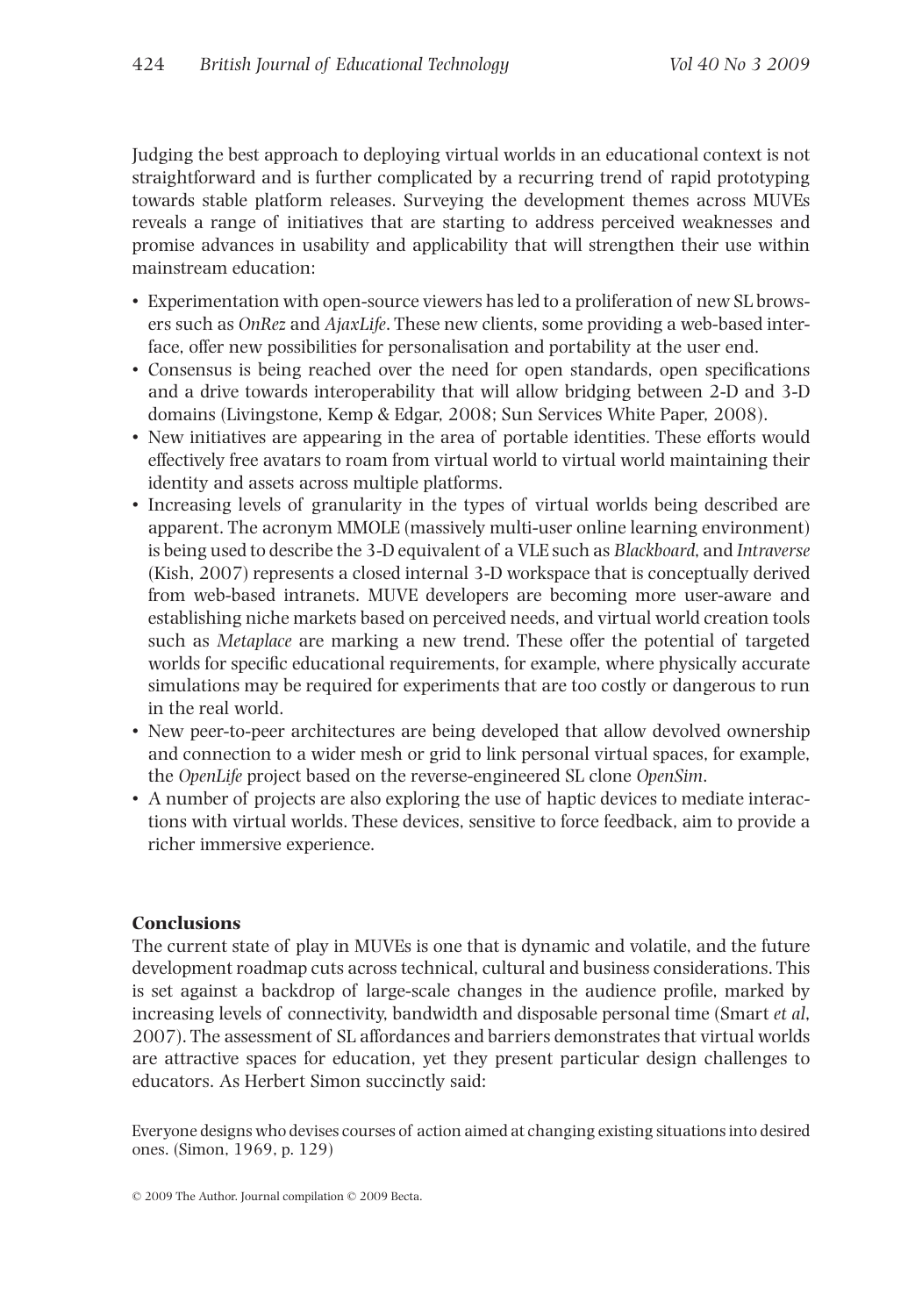Each of the identified barriers to the use of SL represents a challenge that requires the careful consideration of a number of design possibilities. Only by constructively approaching each one is it possible to make design decisions that encourage the positive and rewarding use of virtual worlds for learning and teaching. Despite the excited predictions of some commentators, it is not inevitable that education will rapidly transfer to the virtual. To achieve a move on this scale still requires us to address how to manage best our virtual identities, improve our digital and cultural literacies, understand more fully the links between immersion, empathy and learning, and develop design skills that can be used productively to exploit virtual spaces.

#### **References**

Bartle, R. (2004). *Designing virtual worlds*. Indianapolis, IN: New Riders Publishing.

- Bell, M. (2008). Toward a Definition of 'Virtual Worlds'. *Journal of Virtual Worlds Research*, *1*(1). Retrieved December 1, 2008, from<http://journals.tdl.org/jvwr/article/view/283>
- Castronova, E. (2004). *Synthetic worlds: the business and culture of online games*. Chicago, IL: University of Chicago Press.
- Engeström, J. (2005). *Why some social network services work and others don't—or: the case for object-centered sociality*. Retrieved October 20, 2008, from [http://zengestrom.com/blog/2005/](http://zengestrom.com/blog/2005) 04/why\_some\_social.html
- Garau, M., Slater, M., Bee, S. & Sasse, M. A. (2001). *The impact of eye gaze on communication using humanoid avatars*. Paper presented at the Proceedings of the ACM CHI 2001 Human Factors in Computing Systems Conference, Seattle, WA, USA.
- Garrison, R. & Anderson, T. (2003). *e-Learning in the 21st century: a framework for research and practice*. London: Taylor & Francis.
- Hays, G. (2008). *The social virtual world's a stage*. Retrieved November 1, 2008, from [http://](http://www.personalizemedia.com/2008-metaverse-tour-video-the-social-virtual-worlds-a-stage) [www.personalizemedia.com/2008-metaverse-tour-video-the-social-virtual-worlds-a-stage/](http://www.personalizemedia.com/2008-metaverse-tour-video-the-social-virtual-worlds-a-stage)
- Kay, J. & FitzGerald, S. (2008). *Educational uses of Second Life*. Retrieved December 12, 2008, from <http://sleducation.wikispaces.com/educationaluses>
- Kirriemuir, J. (2007). A July 2007 'snapshot' of UK Higher and Further Education Developments in Second Life. *Eduserv Virtual World Watch*. Retrieved December 12, 2008, from [http://](http://www.scribd.com/doc/7066584/A-July-2007-snapshot-of-UK-Higher-and-Further-Education-Developments-in-Second-Life) [www.scribd.com/doc/7066584/A-July-2007-snapshot-of-UK-Higher-and-Further-](http://www.scribd.com/doc/7066584/A-July-2007-snapshot-of-UK-Higher-and-Further-Education-Developments-in-Second-Life)[Education-Developments-in-Second-Life](http://www.scribd.com/doc/7066584/A-July-2007-snapshot-of-UK-Higher-and-Further-Education-Developments-in-Second-Life)
- Kirriemuir, J. (2008). A spring 2008 'snapshot' of UK Higher and Further Education developments in Second Life. *Eduserv Virtual World Watch*. Retrieved December 12, 2008, from [http://](http://www.scribd.com/doc/7063700/A-Spring-2008-snapshot-of-UK-Higher-and-Further-Education-Developments-in-Second-Life) [www.scribd.com/doc/7063700/A-Spring-2008-snapshot-of-UK-Higher-and-Further-](http://www.scribd.com/doc/7063700/A-Spring-2008-snapshot-of-UK-Higher-and-Further-Education-Developments-in-Second-Life)[Education-Developments-in-Second-Life](http://www.scribd.com/doc/7063700/A-Spring-2008-snapshot-of-UK-Higher-and-Further-Education-Developments-in-Second-Life)
- Kish, S. (2007). *Second Life: virtual worlds and the enterprise*. Retrieved June 10, 2008, from [http://www.susankish.com/susan\\_kish/vw\\_secondlife.html](http://www.susankish.com/susan_kish/vw_secondlife.html)
- Koster, R. (2004). *A virtual world by any other name [Msg 21]?* Retrieved October 10, 2008, from [http://terranova.blogs.com/terra\\_nova/2004/06/a\\_virtual\\_world.html](http://terranova.blogs.com/terra_nova/2004/06/a_virtual_world.html)
- KZero (2008a). *Universe*. Retrieved December 1, 2008, from [http://www.kzero.co.uk/blog/](http://www.kzero.co.uk/blog) ?page\_id=2537
- KZero (2008b). *Radar*. Retrieved December 1, 2008, from [http://www.kzero.co.uk/blog/](http://www.kzero.co.uk/blog) ?page $id=2563$
- Livingstone, D., Kemp, J. & Edgar, E. (2008). From multi-user virtual environment to 3D virtual learning environment. *Association for Learning Technology Journal*, *16*, 3, 139–150.
- Ludlow, P. & Wallace, M. (2007). *The Second Life Herald—the virtual tabloid that witnessed the dawn of the metaverse*. Cambridge, MA: MIT press.
- McKeown, L. (2007). Taking action learning online in the 3D virtual world of Second Life. *The International Review of Research in Open and Distance Learning*, *8*, 3. Retrieved 5 January, 2009, from<http://www.irrodl.org/index.php/irrodl/article/view/507/984>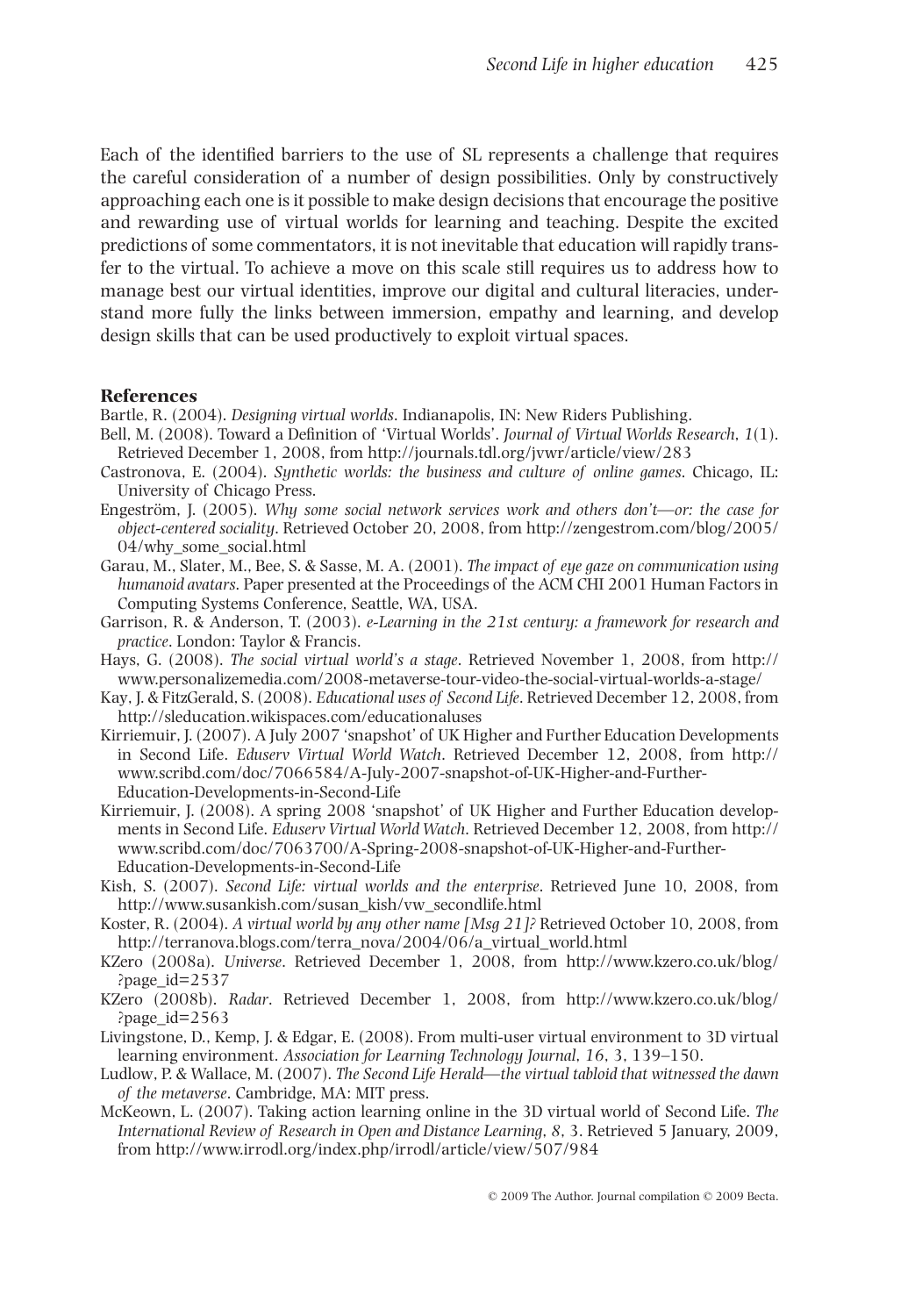- Meadows, M. (2008). *I, avatar: the culture and consequences of having a Second Life*. Berkley: New Riders.
- Messinger, P., Stroulia, E. & Lyons, K. (2008). A Typology of Virtual Worlds: Historical Overview and Future Directions. *Journal of Virtual Worlds Research*, *1*(1). Retrieved December 11, 2008, from<http://journals.tdl.org/jvwr/article/view/291>
- Norman, D. A. (1988). *The design of everyday things*. New York, Doubleday Books.
- Peachey, A. (2007). Education in Second Life. *CSI Communications: Journal of Computer Society of India*, *31*, 12. Retrieved January 5, 2009, from [http://www.open.ac.uk/cetl-workspace/](http://www.open.ac.uk/cetl-workspace) cetlcontent/documents/48845a25f07ab.pdf
- Porter, C. E. (2004). A typology of virtual communities: a multi-disciplinary foundation for future research. *Journal of Computer-Mediated Communication*, *10*, 1, Article 3.
- Salt, B., Atkins, C. & Blackall, L. (2008). Engaging with Second Life: real education in a virtual world. *SLENZ project*. Retrieved December 10, 2008, from [http://slenz.files.wordpress.com/](http://slenz.files.wordpress.com) 2008/12/slliteraturereviewa1.pdf
- Savin-Baden, M. (2008). From cognitive capability to social reform? Shifting perceptions of learning in immersive virtual worlds. *Association for Learning Technology Journal*, *16*, 3, 151– 161.
- Schroeder, R. (1996). *Possible worlds: the social dynamic of virtual reality technologies*. Boulder: Westview Press.
- Schroeder, R. (2008). Defining Virtual Worlds and Virtual Environments. *Journal of Virtual Worlds Research*, *1*(1). Retrieved January 5, 2009, from<http://journals.tdl.org/jvwr/article/view/294> Simon, H. A. (1969). *The science of artificial* (3rd ed. 1990). Cambridge, MA: MIT Press.
- Slater, M., Usoh, M. & Steed, A. (1994). Depth of presence in virtual environments. *Presence: Teleoperators and Virtual Environments*, *3*, 130–144.
- Smart, J., Cascio, J. & Paffendof, J. (2007). *Metaverse roadmap: pathways to the 3D web*. Retrieved May 10, 2008, from<http://www.metaverseroadmap.org/overview>
- Stutzman, F. (2007). *Social network transitions*. Retrieved October 21, 2008, from [http://](http://chimprawk.blogspot.com/2007/11/social-network-transitions.html) [chimprawk.blogspot.com/2007/11/social-network-transitions.html](http://chimprawk.blogspot.com/2007/11/social-network-transitions.html)
- Sun Services White Paper (2008). 'Current reality and future vision: open virtual worlds'. *White paper, Sun Microsystems*. Retrieved May 10, 2008, from [http://www.sun.com/service/](http://www.sun.com/service) applicationserversubscriptions/OpenVirtualWorld.pdf
- Warburton, S. (2008a). Loving your avatar: identity, immersion and empathy. *Liquid Learning*. Retrieved December 12, 2008, from [http://warburton.typepad.com/liquidlearning/2008/01/](http://warburton.typepad.com/liquidlearning/2008/01) loving-your-ava.html
- Warburton, S. (2008b). *MUVEs and Second Lives: exploring education in virtual worlds*. Proceedings of the KILT Conference, March 2008. London: King's College London.
- Warburton, S. (2008c). Six barriers to innovation in learning and teaching with MUVEs. *Liquid Learning*. Retrieved December 12, 2008, from [http://warburton.typepad.com/liquidlearning/](http://warburton.typepad.com/liquidlearning) 2008/07/six-barriers-to.html
- Warburton, S. & Perez-Garcia, M. (2009). 3D design and collaboration in massively multi-user virtual environments. In D. Russel (Ed.), *Cases on collaboration in virtual learning environments: processes and interactions*. Hershey, PA: IGI Global. Forthcoming April 2009.
- Yee, N., Bailenson, J. N., Urbanek, M., Chang, F. & Merget, D. (2007). The unbearable likeness of being digital: the persistence of nonverbal social norms in online virtual environments. *The Journal of CyberPsychology and Behavior*, *10*, 115–121.